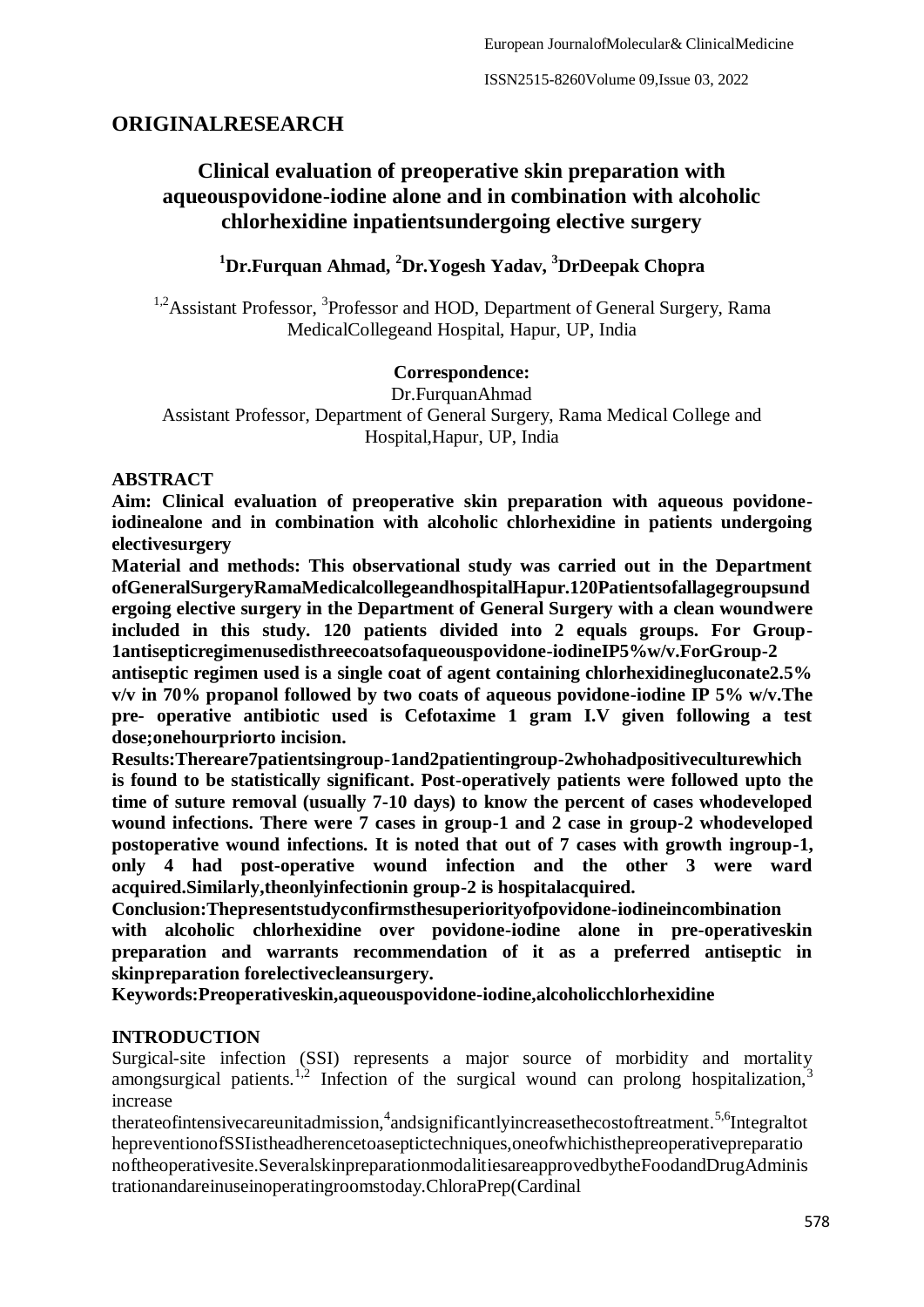#### ISSN2515-8260Volume 09,Issue 03, 2022

Health) is a commercially available combination of 2% chlorhexidine and 70% isopropylalcohol. The combination of chlorhexidine and isopropyl alcohol (or 70% isopropyl alcoholalone) has significantly better immediate antimicrobial activity than does 4% chlorhexidine.Also,thecombinationofchlorhexidineandisopropylalcoholhasdemonstratedbetter residualantimicrobial activity than either 70% isopropyl alcohol alone or 4% chlorhexidine alone.<sup>7</sup> Inother trials, 2% chlorhexidine and 70% isopropyl alcohol demonstrated better immediate andlong-term residual antimicrobial activity than did povidone-iodine alone.<sup>8</sup>This finding hasbeen observed clinically as well: Maki et al<sup>9</sup>observed that cutaneous disinfection withchlorhexidine before insertion of an intravascular device and for postinsertion site care cansubstantiallyreducetheincidenceofdevice-

relatedinfection,comparedwithcutaneousdisinfection with povidone-iodine. Another skin disinfectant solution, consisting of iodinepovacrylex in isopropyl alcohol (DuraPrep; 3M), is commercially available and has becomepopular for surgical disinfection.<sup>10,11</sup> Iodine povacrylex in isopropyl alcohol solution mayprovide longer-lasting antisepsis than other iodophor-based products because, when placed onskin, it dries to a film of disinfectant. It has been suggested that this film may resist beingwashed away by fluids and blood and thus may provide potential for longer-term protectionthant raditional povidone-iodine.<sup>12</sup>

# **MATERIALANDMETHODS**

ThisobservationalstudywascarriedoutintheDepartmentofGeneralSurgeryaftertakingtheapprova l of the protocol review committee and institutional ethics committee. 120 Patients ofall age groups undergoing elective surgery in the Department of General Surgery with a cleanwoundwereincludedinthisstudy.patientswithImmunocompromised,onlong-

termsteroids,Patients with septicaemia and having a focus of infection somewhere on the body manifestedclinically with fever and increased total and differential counts and Clean contaminated andcontaminatedsurgeries inwhichviscous was openedwereexcludedfromthestudy.

# **METHODOLOGY**

120 patients divided into 2 equals groups. Cases were selected at random irrespective of eachcase preoperatively, shaving of the parts was done at the same time on the previous eveningforallthepatients.Thepreoperativeskinpreparationineachgroupisdonewiththerespective antiseptic regimen. For Group-1 antiseptic regimen used is three coats of aqueous povidoneiodine IP 5% w/v. For Group-2 antiseptic regimen used is a single coat of agent containingchlorhexidinegluconate2.5%v/vin70%propanolfollowedbytwocoatsofaqueouspovid one-iodineIP5%w/v.Thepre-operativeantibioticusedisCefotaxime1gramI.Vgivenfollowing a test dose; one hour prior to incision. A sterile saline swab culture & sensitivity isdonefromthesiteofincisionimmediately inboththegroups.Thishadimportantimplicationsin knowing whether these strains were responsible for causing infections in the postoperativeperiod.

# **STATISTICALANALYSIS**

Statistical analysis was performed using SPSS Statistics V25.0. Results were represented withfrequencies and percentages. The Chi-square test and Fischer exact test were applied to findsignificance.P<0.05 was considered statistically significant.

# **RESULTS**

Atotalof120patientswhowereplannedforcleanelectivesurgerywerestudiedintwogroups(60 in each group). The Mean (SD) value of the age for group-1 was  $39.7 + 13.4$  and that forgroup-2was 37.7 +14.9years andthedifferenceis notstatisticallysignificant.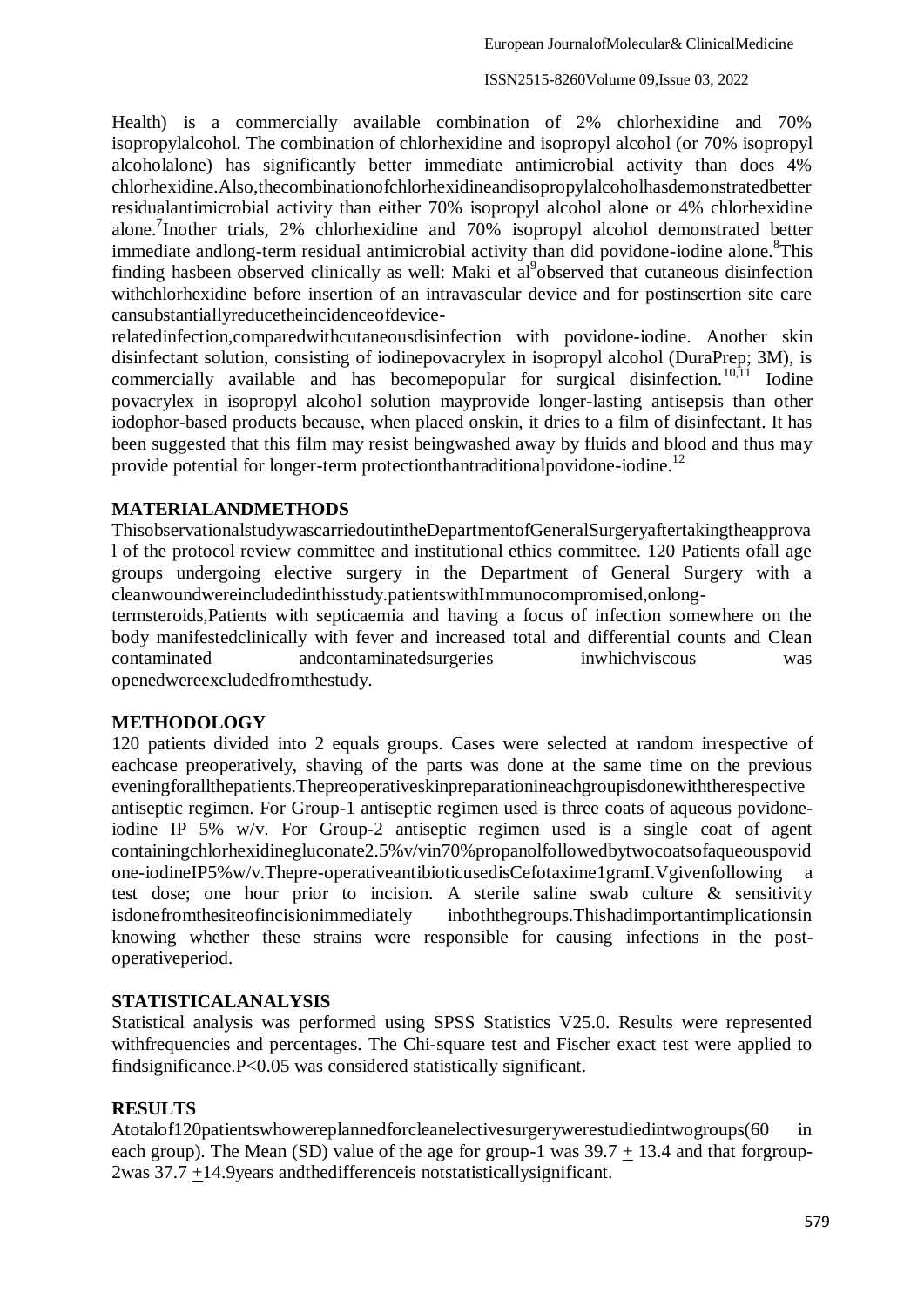There were 72males (Group I - 32; Group II – 40) and 48 females (Group I - 28; Group II – 20).Durationofsurgeriesvariedfrom46minutesto3.10hoursandsinceallthesurgerieswereclean

and elective, the duration of surgery has no effect on the number of cases with positivecultureswabs.

There are 7 patients in group-1 and 2 patients in group-2 who had positive culture which isfoundtobestatisticallysignificant.Thecultureandantibioticsensitivityresultsofthepatientswithg rowth in bothgroupsare summarizedintable5.

Post-operatively patients were followed up to the time of suture removal (usually 7-10 days)to know the percent of cases who developed wound infections. There were 7 cases in group-1and 2 case in group-2 who developed postoperative wound infections. It is noted that out of 7cases with growth in group-1, only 4 had post-operative wound infection and the other 3 werewardacquired.Similarly, the only infectionin group-2is hospitalacquired.

| <b>Gender</b> | GroupI            |                   | <b>Group II</b>   | <b>Total</b>      |    |
|---------------|-------------------|-------------------|-------------------|-------------------|----|
|               | <b>No.ofcases</b> | <b>Percentage</b> | <b>No.ofcases</b> | <b>Percentage</b> |    |
| Male          | 32                | 53.33%            | 40                | 66.67%            |    |
| Female        | 28                | 46.67%            | 20                | 33.33%            | 48 |
| Age           | $39.7 + 13.4$     |                   |                   | $37.7 + 14.9$     |    |

# **Table1:Ageand genderdistribution**

# **Table2:Natureofoperations**

| <b>Diagnosisofsubjects</b> | GroupI        |            | <b>Group II</b> |            |
|----------------------------|---------------|------------|-----------------|------------|
|                            | <b>Number</b> | Percentage | <b>Number</b>   | Percentage |
| Excision                   | 16            | 26.67%     | 19              | 31.67%     |
| <b>ExcisionBiopsy</b>      | 6             | 10%        |                 |            |
| Hemithyroidectomy          |               | 1.67%      |                 |            |
| Hernioplasty               | 22            | 36.67%     | 28              | 46.67%     |
| SuperficialParotidectomy   |               | 1.67%      |                 | 1.67%      |
| TotalThyroidectomy         |               | 11.67%     | 5               | 8.33%      |
| TrendelenburgProcedure     |               | 11.67%     |                 | 11.67%     |
| Total                      | 60            |            | 60              |            |

# **Table3:Culturereport**

| Microbiologyreport |                                           | GroupI | <b>Group II</b> |                |  |
|--------------------|-------------------------------------------|--------|-----------------|----------------|--|
|                    | Number   Percentage   Number   Percentage |        |                 |                |  |
| Nogrowth           | 53                                        | 88.33% | 58              | 96.67%         |  |
| Growthpresent      |                                           | 11.67% |                 | 3.33%          |  |
| Total              | 60                                        | -00    | hľ              | 0 <sup>0</sup> |  |

# **Table4:Sensitivityreport**

| Antibiogram   | GroupI        | <b>Group II</b> |                      |
|---------------|---------------|-----------------|----------------------|
|               | Patient1-6    | <b>Patient7</b> | <b>Patient1and 2</b> |
|               | S.epidermidis | <b>S.aureus</b> | S.epidermidis        |
| Amoxicillin   |               |                 |                      |
| Cefotaxime    |               |                 |                      |
| Ciprofloxacin |               |                 |                      |
| Gentamycin    |               |                 |                      |
| Amikacin      |               |                 |                      |

**\***S=Sensitive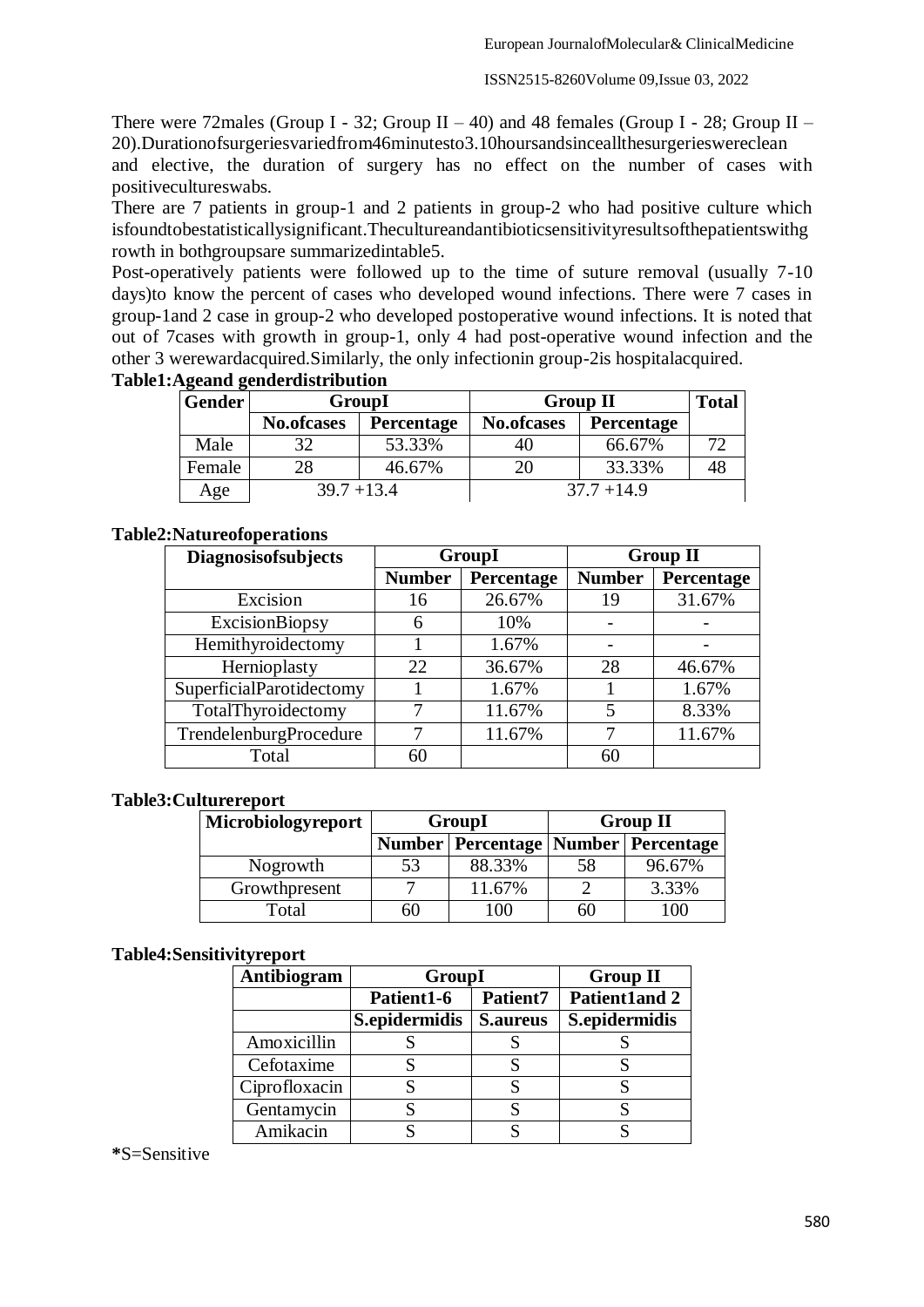ISSN2515-8260Volume 09,Issue 03, 2022

| Microbiological | GroupI                         |      | <b>Group II</b> |                                                            |                              |    |
|-----------------|--------------------------------|------|-----------------|------------------------------------------------------------|------------------------------|----|
| report          | <b>Noinfection</b>             |      |                 | <b>Infection   Total   Noinfection   Infection   Total</b> |                              |    |
| NoGrowth        | 49                             | 3#   | 53              | 56                                                         | 2#                           | 58 |
| Growth          |                                | $4*$ |                 |                                                            | ∩*                           |    |
| Total           | 53                             |      | 60              | 58                                                         |                              | 60 |
|                 | Chi-Square= $14.4$ ; $p<0.001$ |      |                 |                                                            | Chi-Square= $0.03$ ; $p=0.7$ |    |
|                 | &Fisher'sExactvalue            |      |                 |                                                            | &Fisher'sExactvalue          |    |

#### **Table5:RelationshipbetweenMicrobiologicalreportandpost-operativewoundinfection rate**

**\* -** Post-operative infections with Positive culture report#- **Hospitalinfections** 

# **Table6:Sensitivityreportofpost-operativeinfectionswithpositiveculture report**

| Antibiogram   | GroupI          |                          |  |  |
|---------------|-----------------|--------------------------|--|--|
|               | Patient7        | Patient <sub>2,3,4</sub> |  |  |
|               | <b>S.aureus</b> | S.epidermidis            |  |  |
| Amoxicillin   |                 |                          |  |  |
| Cefotaxime    |                 |                          |  |  |
| Ciprofloxacin | S               |                          |  |  |
| Gentamycin    |                 |                          |  |  |
| Amikacin      |                 |                          |  |  |

# **DISCUSSION**

The use of PVP-iodine in surgeries dates to 1955. Chlorhexidinegluconate with its increasedefficiency has been recently made available all over as an antiseptic and disinfectant. In thisstudy, we compared the efficacy of povidone-iodine alone and in combination with alcoholicchlorhexidine in elective clean surgeries for the prevention of surgical site infections. Thepresentstudyhas11.67% ingroup-1and3.33% ingroup-2hadcolonizationofsiteofincisionevenafterskindisinfectionwhereastherespectivevaluesinJuliaL etal.<sup>13</sup>studieswere35.3% and 4.7% and in Ajay et al.<sup>14</sup> study were 20.8% and 3.3% This shows that when compared topovidone-iodine alone, using a combination of povidone- iodine and an alcoholic solution ofchlorhexidine, the colonization rates of the sites of incision were reduced significantly. Therate of postoperative wound infections (after excluding ward infections) in group-1 is 6.67%and of group-2 is 0% whereas the respective values in Brown et al.<sup>15</sup>studies were 8.1% and 6.0%, Ajay et al.<sup>14</sup> studies were 13.3% and 0%. The difference in the results was not thatsignificant in studies done by Park et al.<sup>16</sup> ,Sistla et al.<sup>17</sup> and<br>Paocharoen et al.<sup>18[</sup>The resultsfrom the presentstudy show that pre-Paocharoen et al.<sup>18</sup>[The resultsfromthepresentstudyshowthatpreoperativeskinpreparationusingchlorhexidinegluconate2.5% v/v in 70%propanol followed by aqueous povidone-iodine 5% w/v is effective whencomparedwithaqueouspovidoneiodinealone.Thelimitationsofourstudyincludeconvenientsamplesizeandlack ofdiversity in patients,asitisasingle-centerstudy.

# **CONCLUSION**

The present study confirms the superiority of povidone-iodine in combination with alcoholicchlorhexidine over povidone-iodine alonein pre-operative skinpreparationand warrantsrecommendationofitasapreferredantisepticinskinpreparationforelectivecleansurgery.

# **REFERENCES**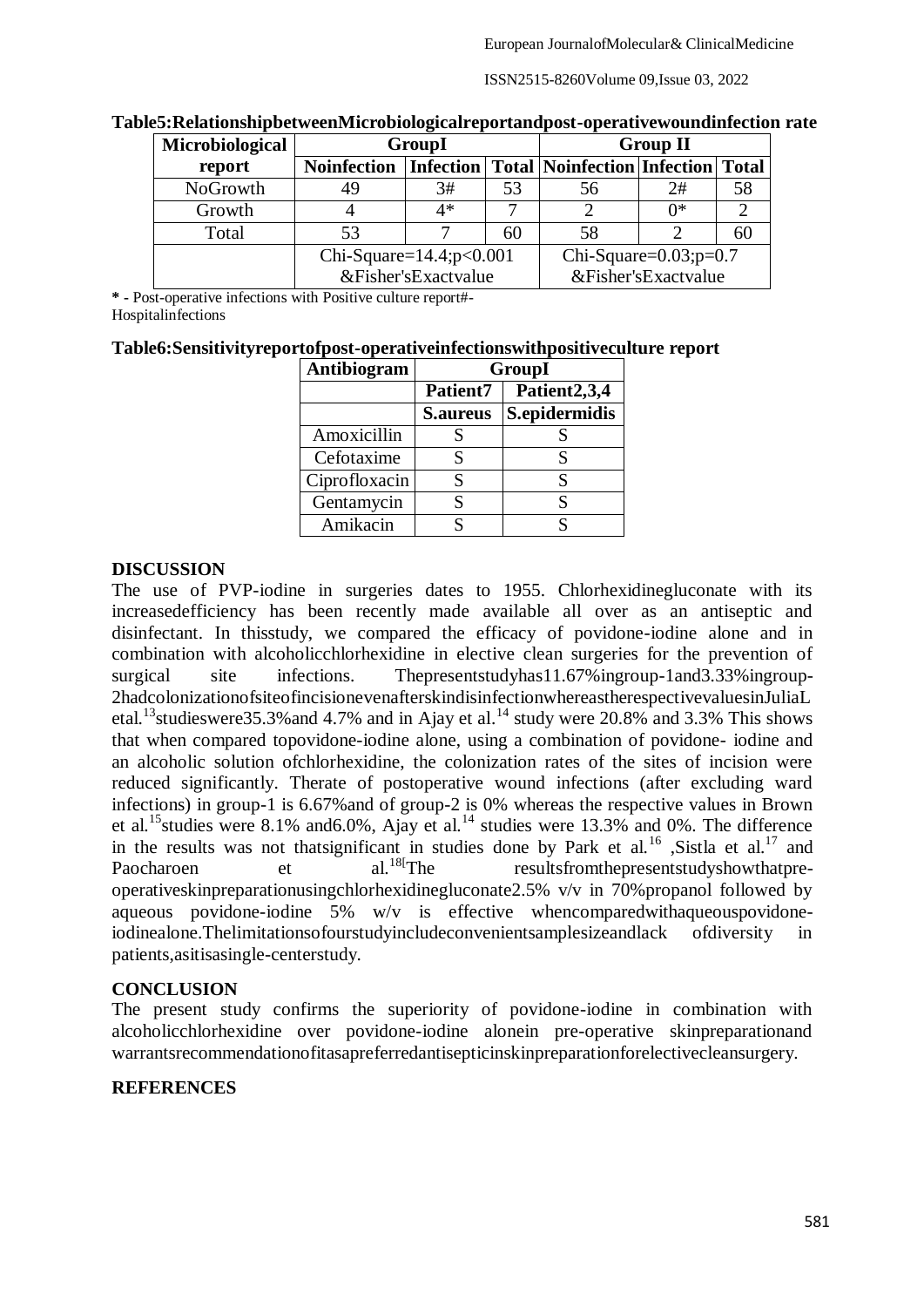- 1. Astagneau P, Rioux C, Golliot F, Brucker G. Morbidity and mortality associated withsurgical-site infections: results from the 1997–1999 INCISO surveillance. J Hosp Infect.2001;48:267–274. [PubMed:11461127]
- 2. Kirkland KB, Briggs JP, Trivette SL, Wilkinson WE, Sexton DJ. The impact of surgicalsite infections in the 1990s: attributable mortality, excess length of hospitalization, andextracosts. InfectControlHospEpidemiol.1999;20:725–730. [PubMed:10580621]
- 3. Kurz A, Sessler DI, Lenhardt R. Perioperative normothermia to reduce the incidence ofsurgical- wound infection and shorten hospitalization. Study of Wound Infection andTemperatureGroup. N EnglJMed.1996;334:1209–1215. [PubMed:8606715]
- 4. Greif R, Akca O, Horn EP, Kurz A, Sessler DI. Supplemental perioperative oxygen toreduce the incidence of surgical-wound infection. Outcomes Research Group. N Engl JMed.2000;342:161– 167. [PubMed:10639541]
- 5. Gaynes RP, Culver DH, Horan TC, Edwards JR, Richards C, Tolson JS. Surgicalsiteinfection (SSI) rates in the United States, 1992–1998: the National Nosocomial InfectionsSurveillance System basic SSI risk index. Clin Infect Dis. 2001; 33(Suppl 2):S69–S77.[PubMed:11486302]
- 6. Swenson BR, Hollenbeak CS, Koltun WA. Hospital costs and risk factors associated withcomplicationsoftheilealpouchanalanastomosis.Surgery.2002;132:767– 773.[PubMed:12407364]
- 7. Hibbard JS, Mulberry GK, Brady AR. A clinical study comparing the skin antisepsis andsafetyofChloraPrep-70%isopropylalcohol,and2%aqueouschlorhexidine.JInfusNurs.2002;25:244–249. [PubMed:12131506]
- 8. HibbardJS.Analysescomparingtheantimicrobialactivityandsafetyofcurrentantisepticagents :areview. JInfusNurs. 2005;28:194–207. [PubMed:15912075]
- 9. Maki DG, Ringer M, Alvarado CJ. Prospective randomised trial of povidoneiodine,alcohol, and chlorhexidinefor prevention of infection associated with central venous andarterialcatheters. Lancet. 1991;338:339–343. [PubMed:1677698]
- 10. Birnbach DJ, Meadows W, Stein DJ, Murray O, Thys DM, Sordillo EM. Comparison ofpovidone-iodineandDuraPrep,aniodophor-inisopropylalcoholsolution,forskindisinfection prior prior toepidural catheterinsertioninparturients. Anesthesiology. 2003;98:164–169.[PubMed:12502993]
- 11. Gilliam DL, Nelson CL. Comparison of a one-step iodophor skin preparation versustraditional preparation in total joint surgery. ClinOrthopRelat Res. 1990; 250:258– 260.[PubMed:2293938]
- 12. Jeng DK, Severin JE. Povidone-iodine gel alcohol: a 30-second, onetime applicationpreoperativeskinpreparation.AmJInfectControl.1998;26:488– 494.[PubMed:9795677]
- 13. Julia Langgartner, Hans-JorgLinde, Norbert Lehn, RengSchol M, Erich J, Gluck T.Combined skin disinfection with Chlorhexidine/Propanol and aqueous povidoneiodinereducesbacterialcolonizationofcentralvenouscatheter.Intensivecaremedicine2004;3 0(6):1081-88.
- 14. Ajay Kumar Mareedu. Comparative study of Preoperative skin preparation with aqueouspovidone iodine only versus povidone iodine in combination with chlorhexidine in cleanelective surgeries. IOSR journal of dental and medical sciences (IOSR-JDMS) eISSN:2279-0853,p-ISSN:2279- 0861. 2018;17(5):01-06.
- 15. BrownTR,ClarenceEhrlichE,FrederickStehmanB,AlanGolichowskiM,JamesMaduraA, Harold EE. "A clinical evaluation of chlorhexidinegluconate spray as compared withiodophor scrub for preoperative skin preparation". Surgery, Gynecology and Obstetrics1984;158(4):363.
- 16. ParkHM,HanSS,etal.Randomizedclinicaltrialofpreoperativeskinantisepsiswith